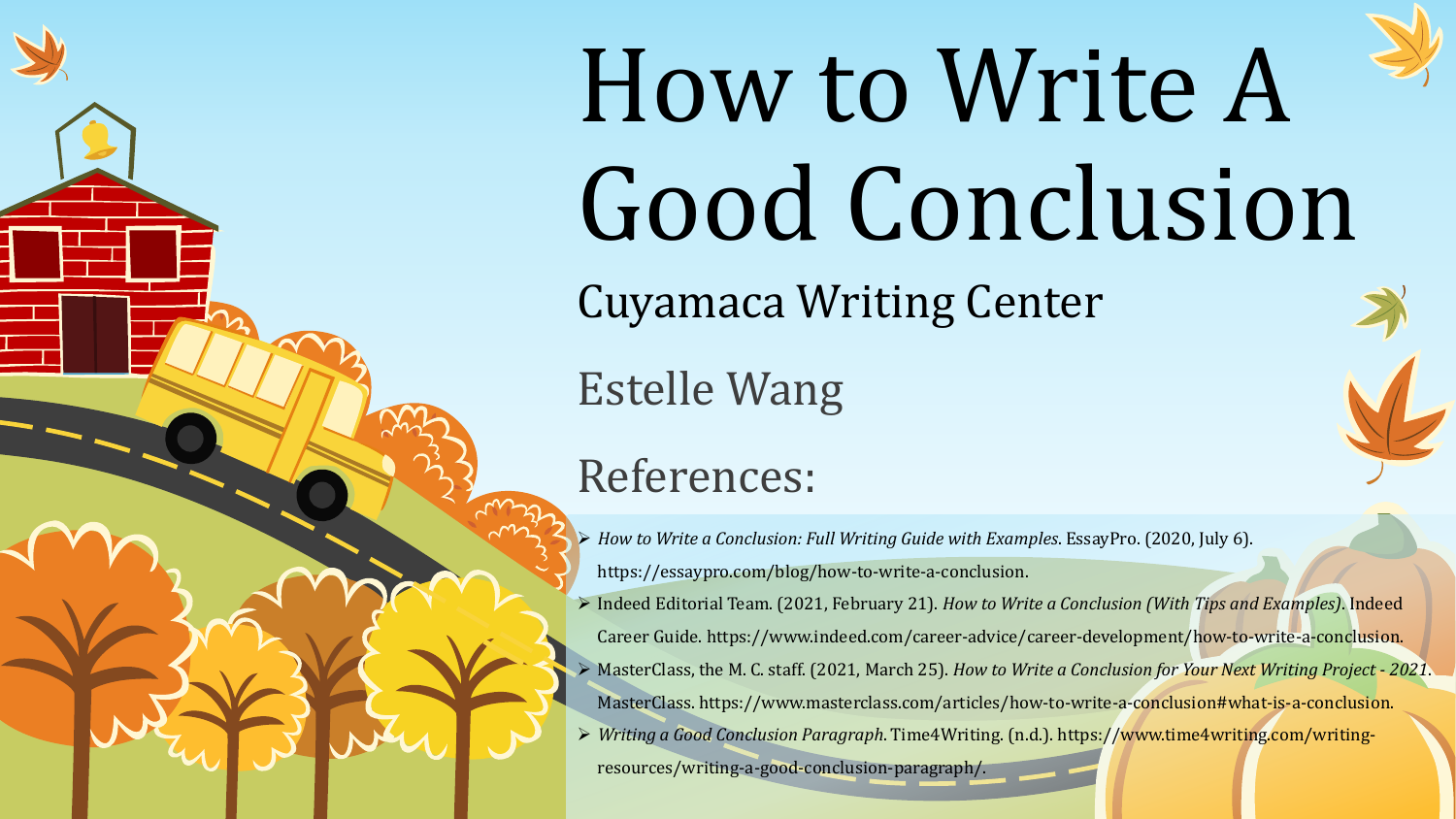

K

### Content List





Conclusion for different types of essays

**Structure & tips** 

**Review & check for success** 



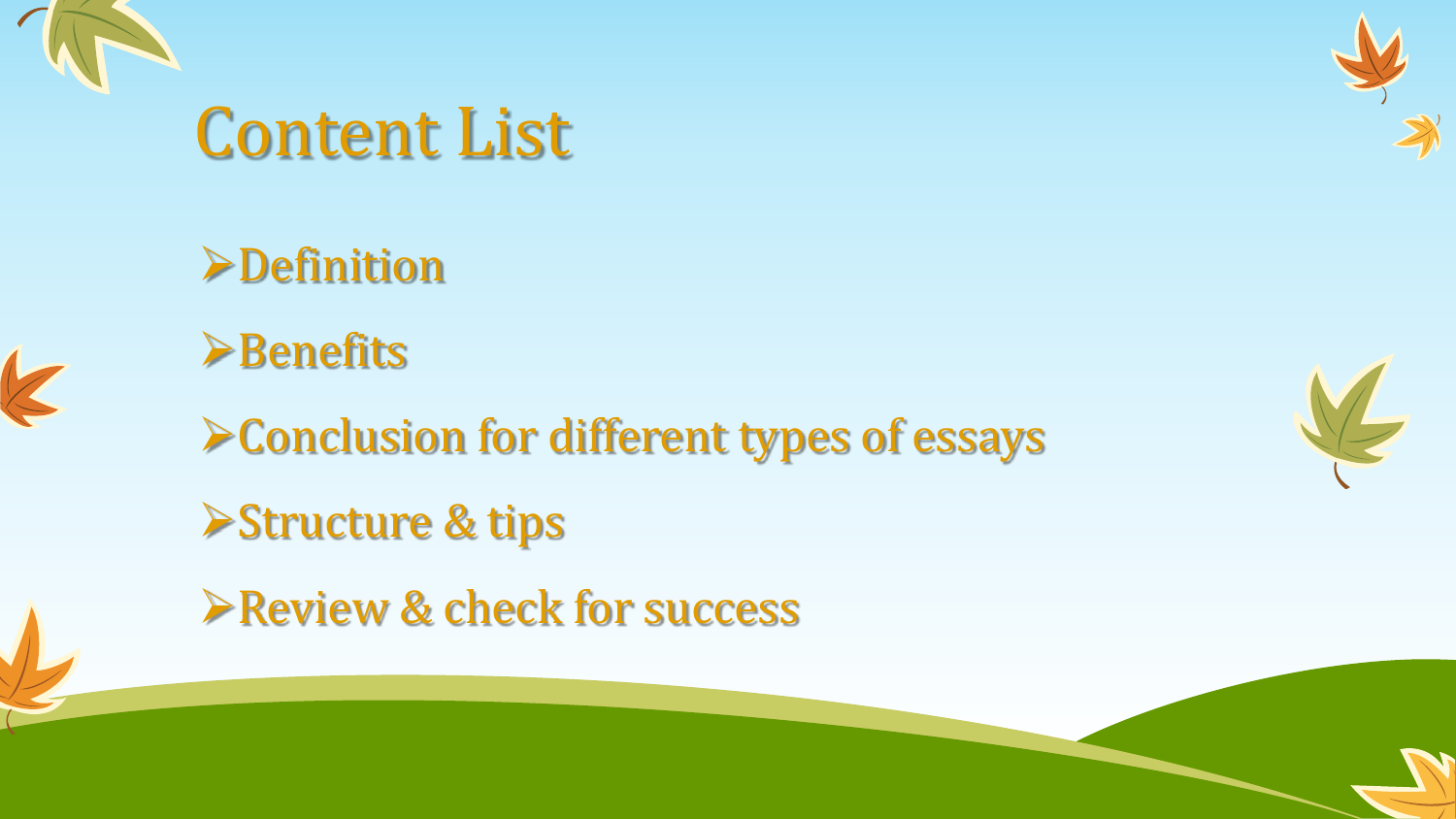



A conclusion is the final piece of writing in a research paper, essay, or article that summarizes the entire work.



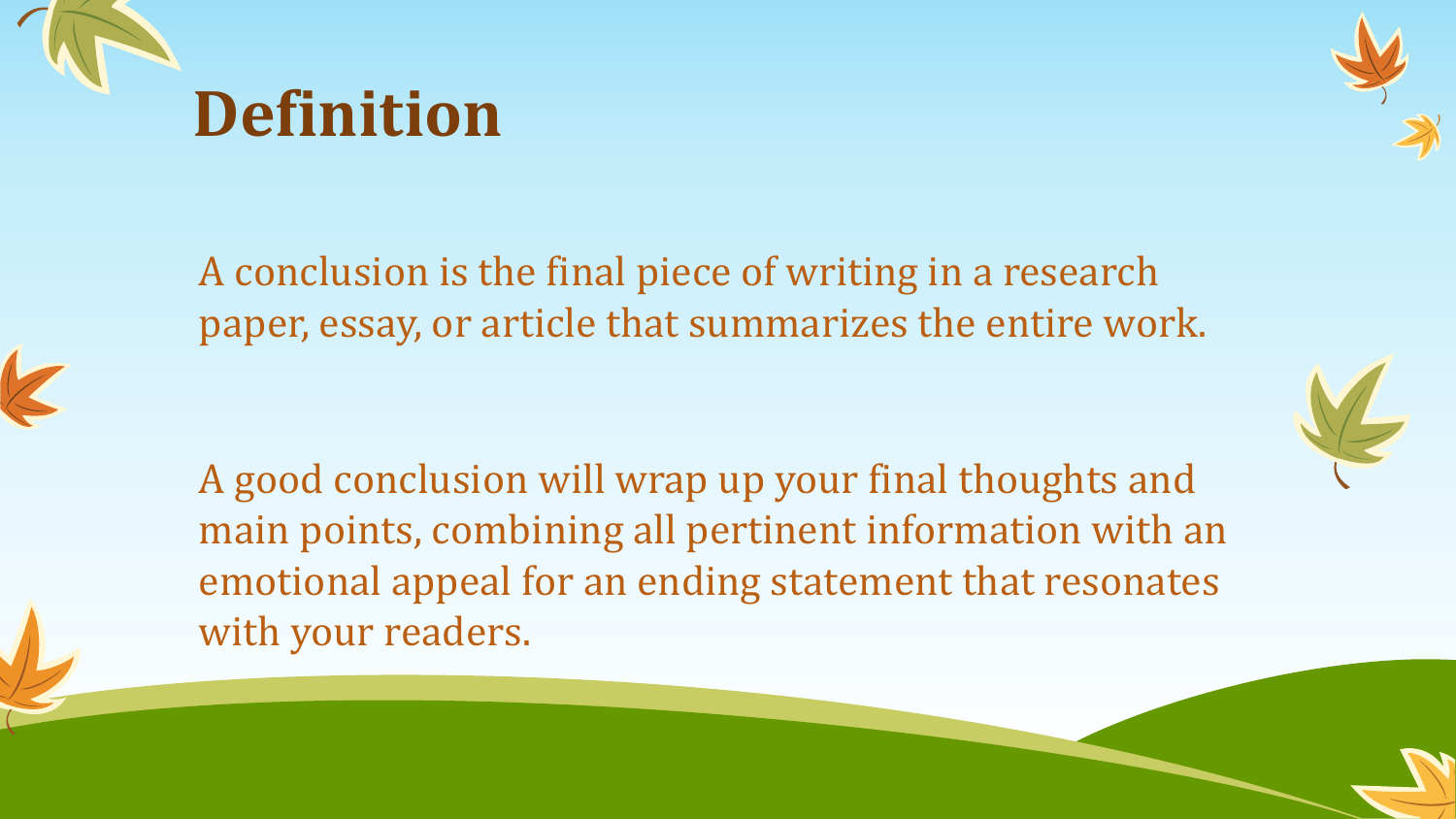### **Definition – How long should a conclusion be?**



 $\triangleright$  keep it clear, concise, and straight to the point.

There is an unspoken rule that the introduction and conclusion of an academic paper should both be  $\pm$  10% of the overall paper's volume.



E.g. *if you were assigned a 1500 word essay, both the introductory and final clauses should be approximately 150 words long (300 together).*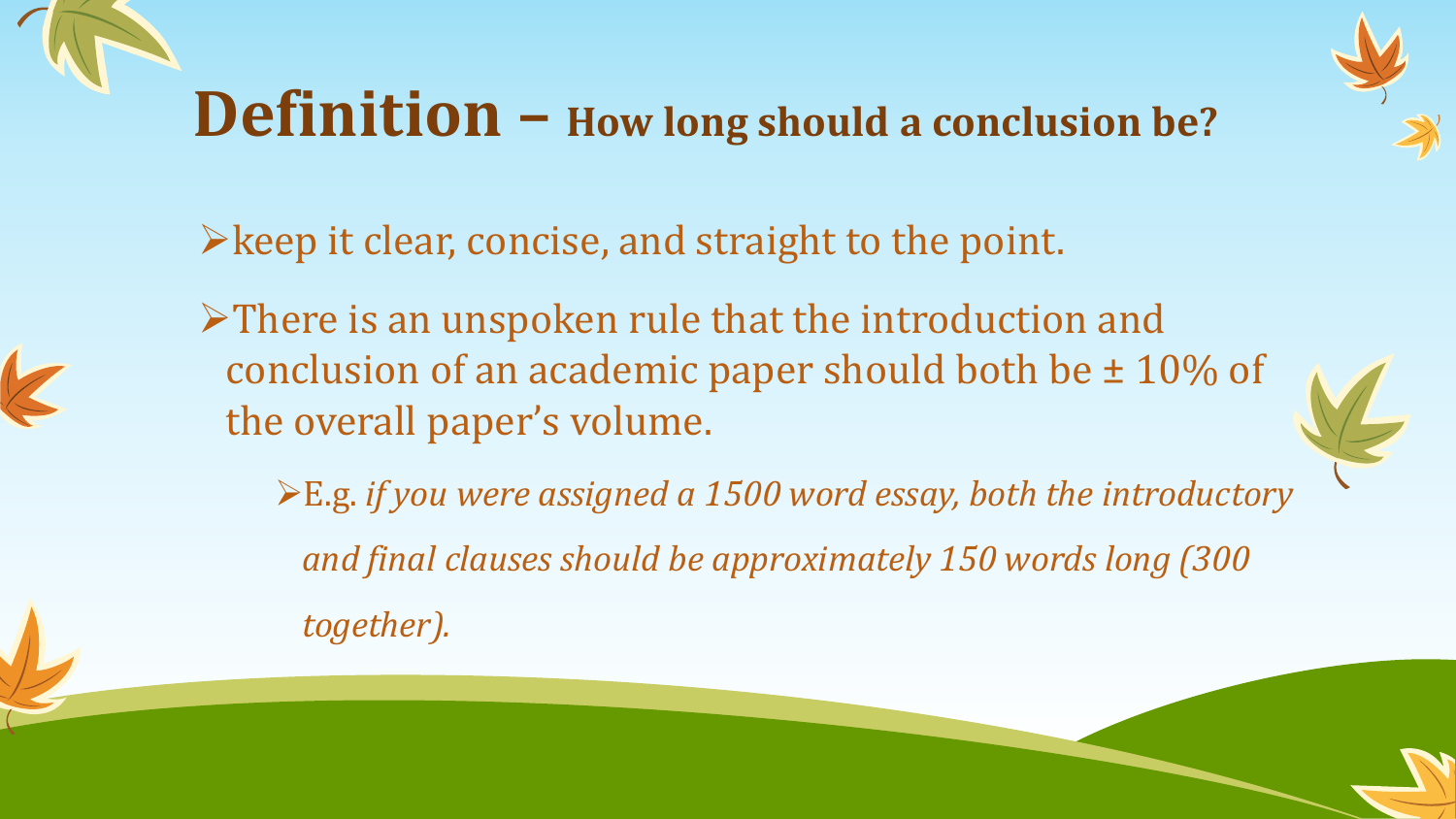



A conclusion is your final chance to impact your audience.

It "wraps up" your essay, complete the essay's structure.

It demonstrates to the readers that you accomplished what you set out to do.

 $\triangleright$  It shows how you have proved your thesis.

 $\triangleright$  It provides the readers with a sense of closure on the topic.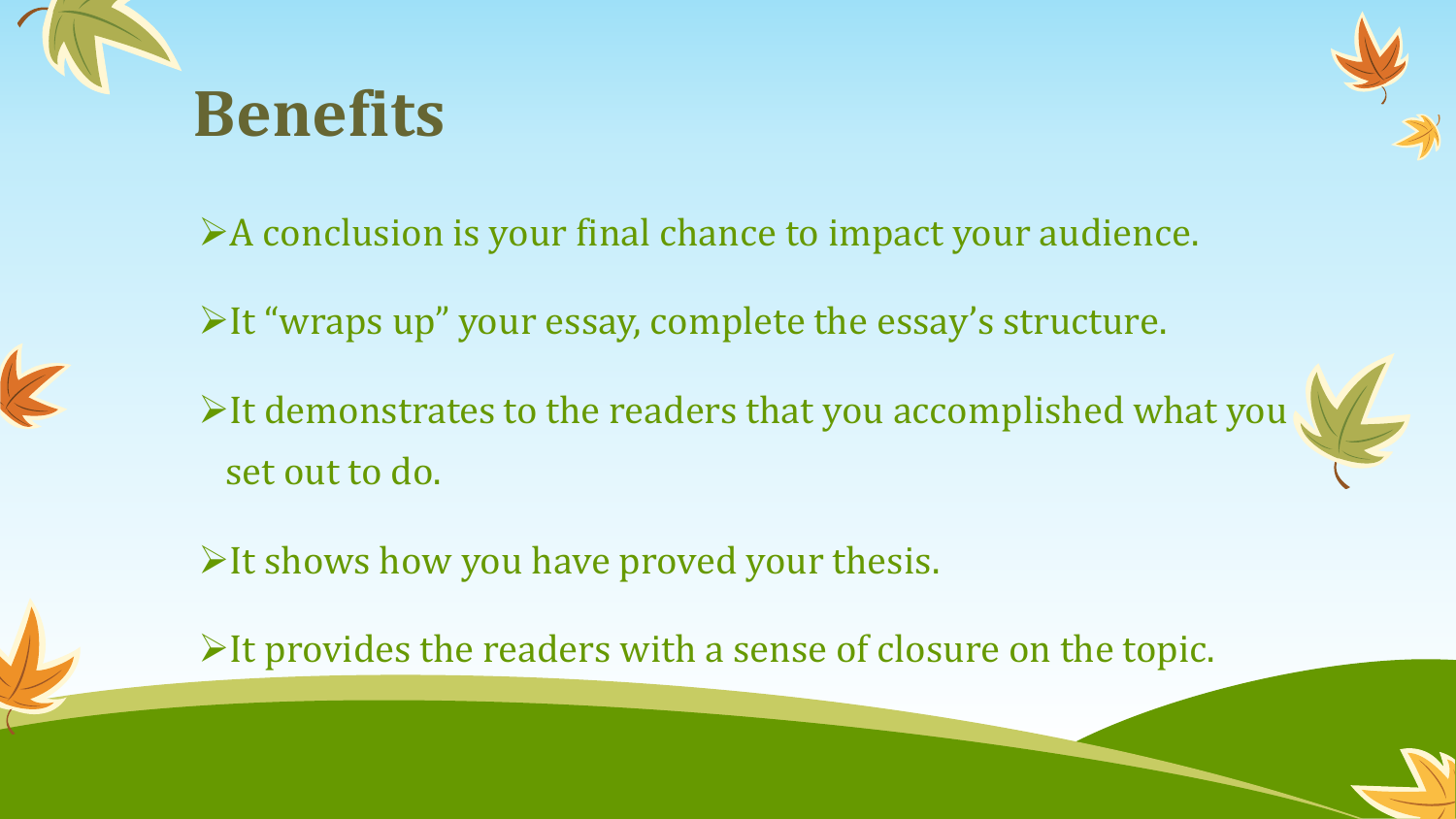**Conclusion for different types of essays** *-Types of conclusion 1*



Because it paraphrases the major ideas of the essay, it is most often used in longer pieces where readers will need a reminder of the essay's main points.

As such, it should avoid reflexive references or subjective ideas (like "in my opinion" or "I feel").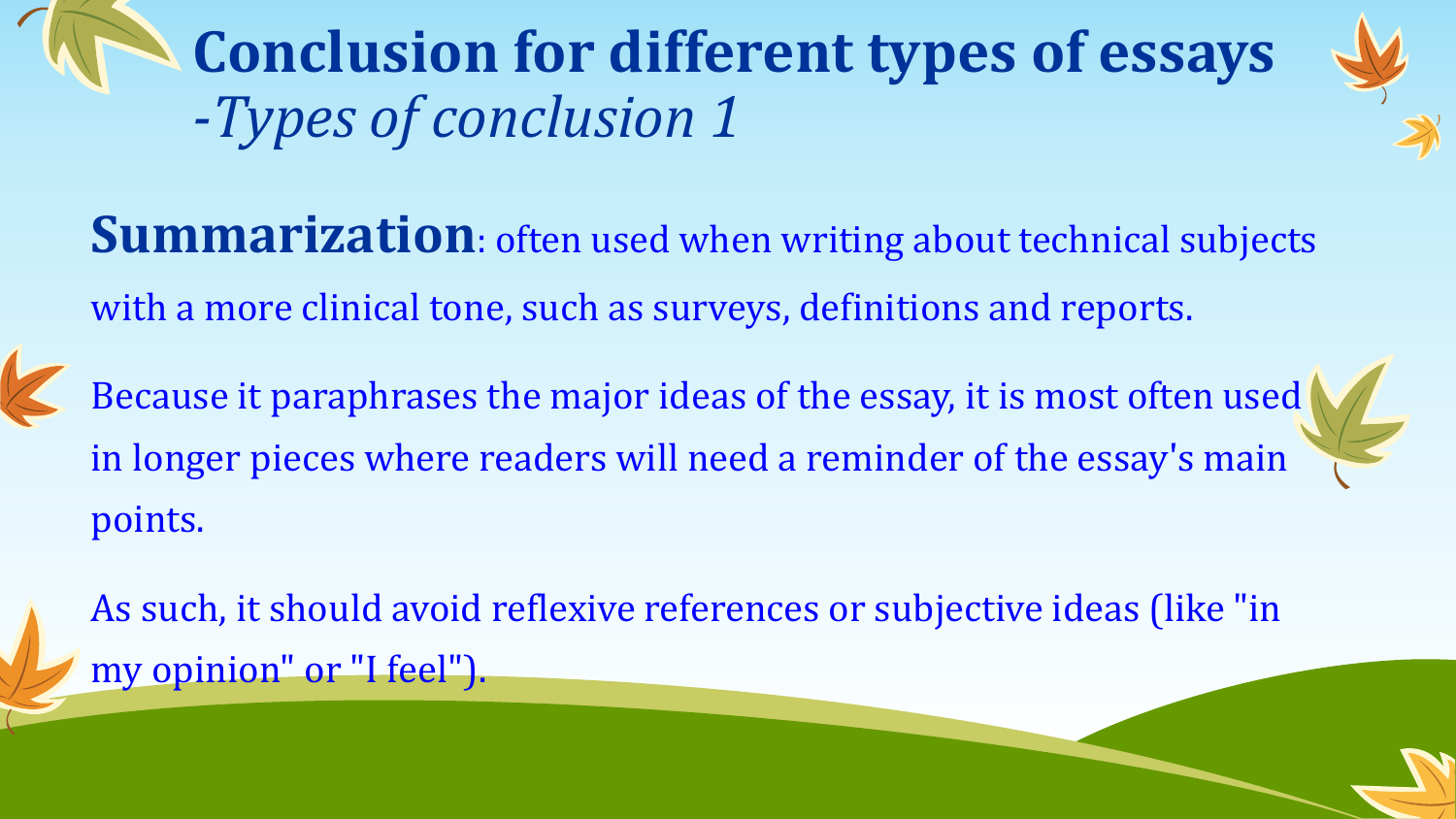**Conclusion for different types of essays** *-Types of conclusion 2*

**Editorialization**: primarily used in essays where there is a controversial topic, a personal connection or an appeal to persuade the reader.

This type of conclusion will use an anecdote and a conversational tone to draw attention to concerns, interpretations, personal beliefs, politics or feelings.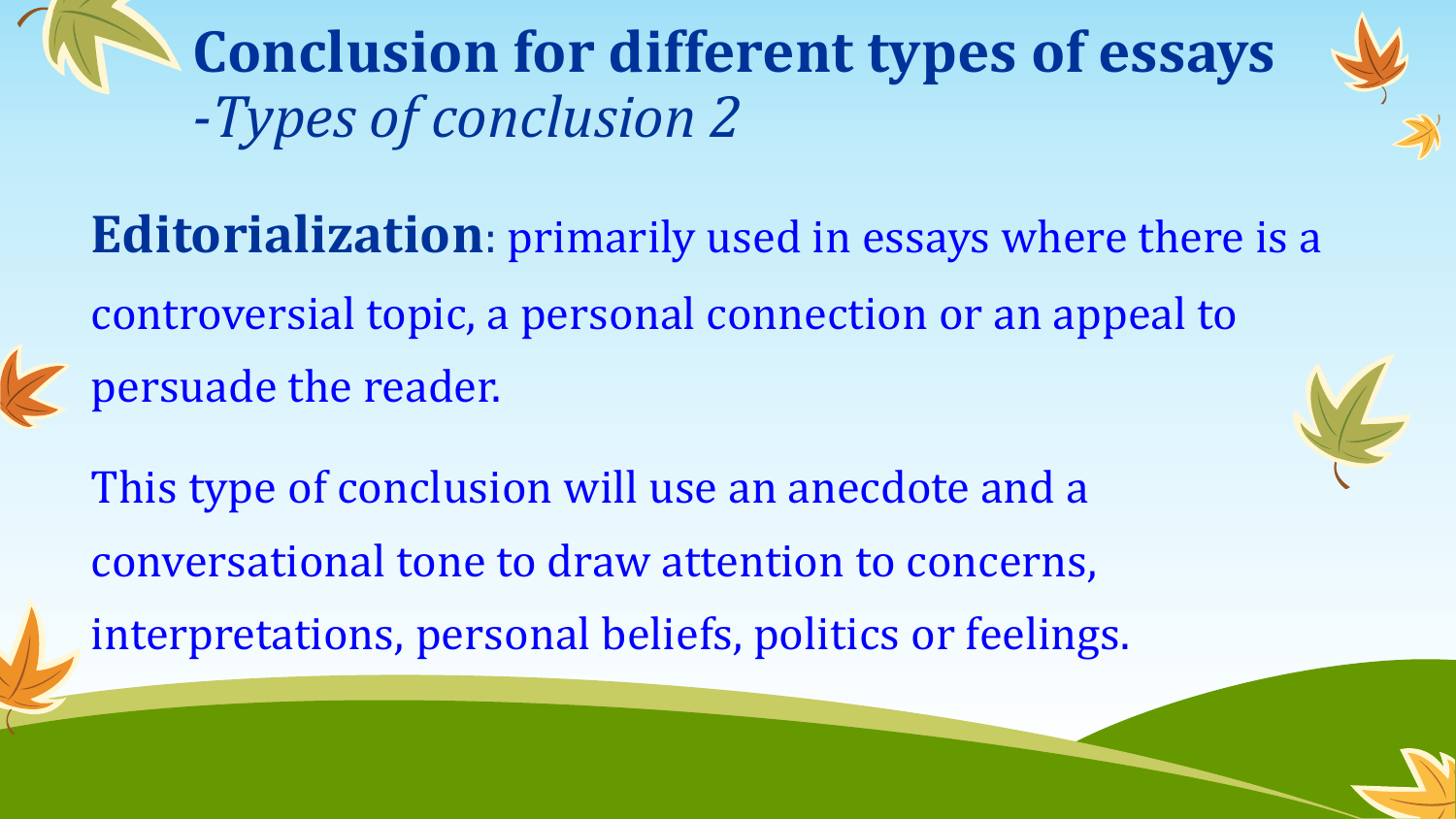**Conclusion for different types of essays** *-Types of conclusion 3*

**Externalization:** frequently used in essays that approach a particular issue that is a part of a much more complex subject, an externalized conclusion provides a transition into a related but separate topic that leads readers to further develop the discussion.



It makes your readers think about the future; allowing for development into another potential essay.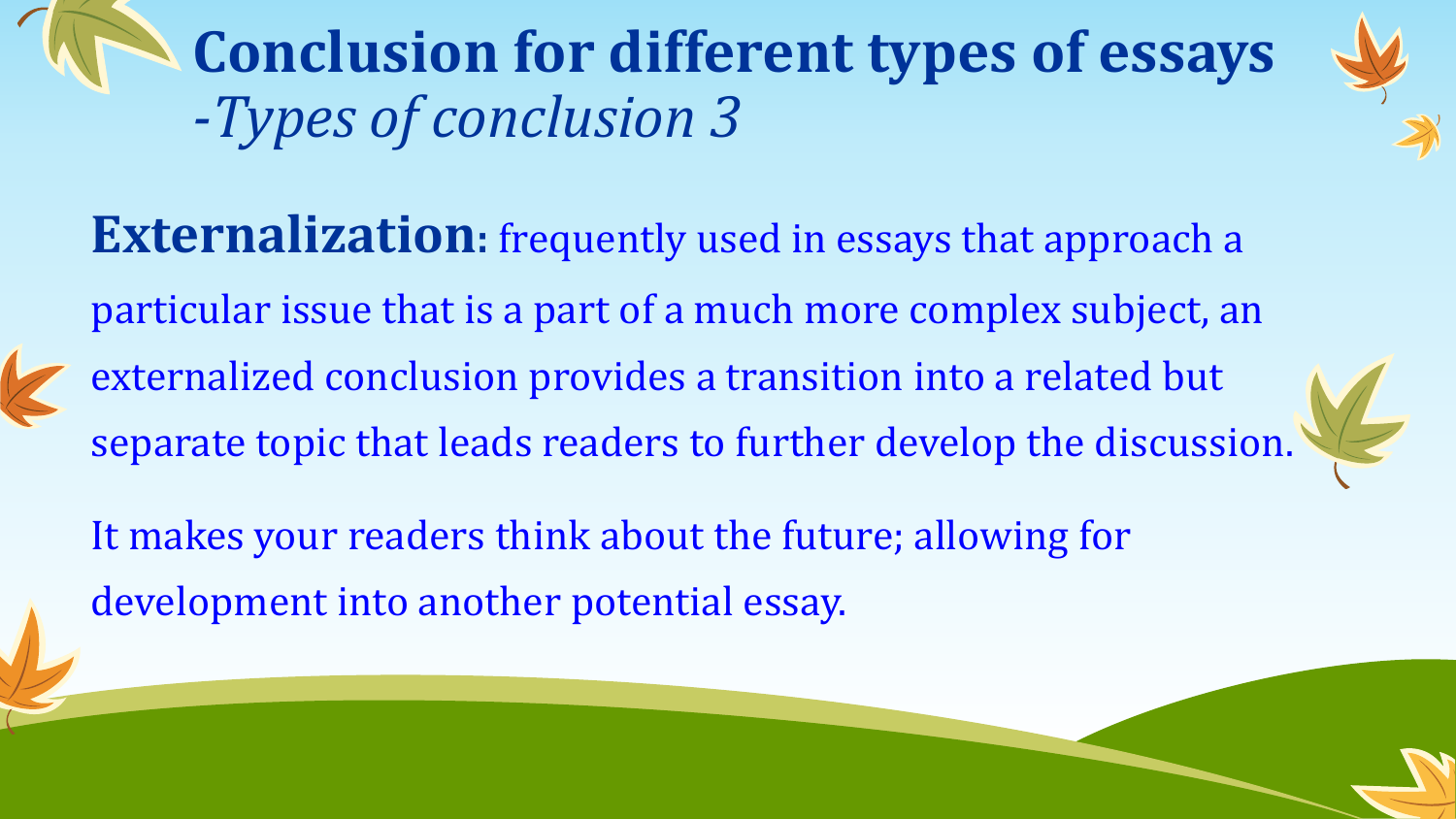**Conclusion for different types of essays** - argumentative essay



viewpoint) by appealing to arguments, facts, logic, and even emotions.

The conclusion for such an essay has to be persuasive as well.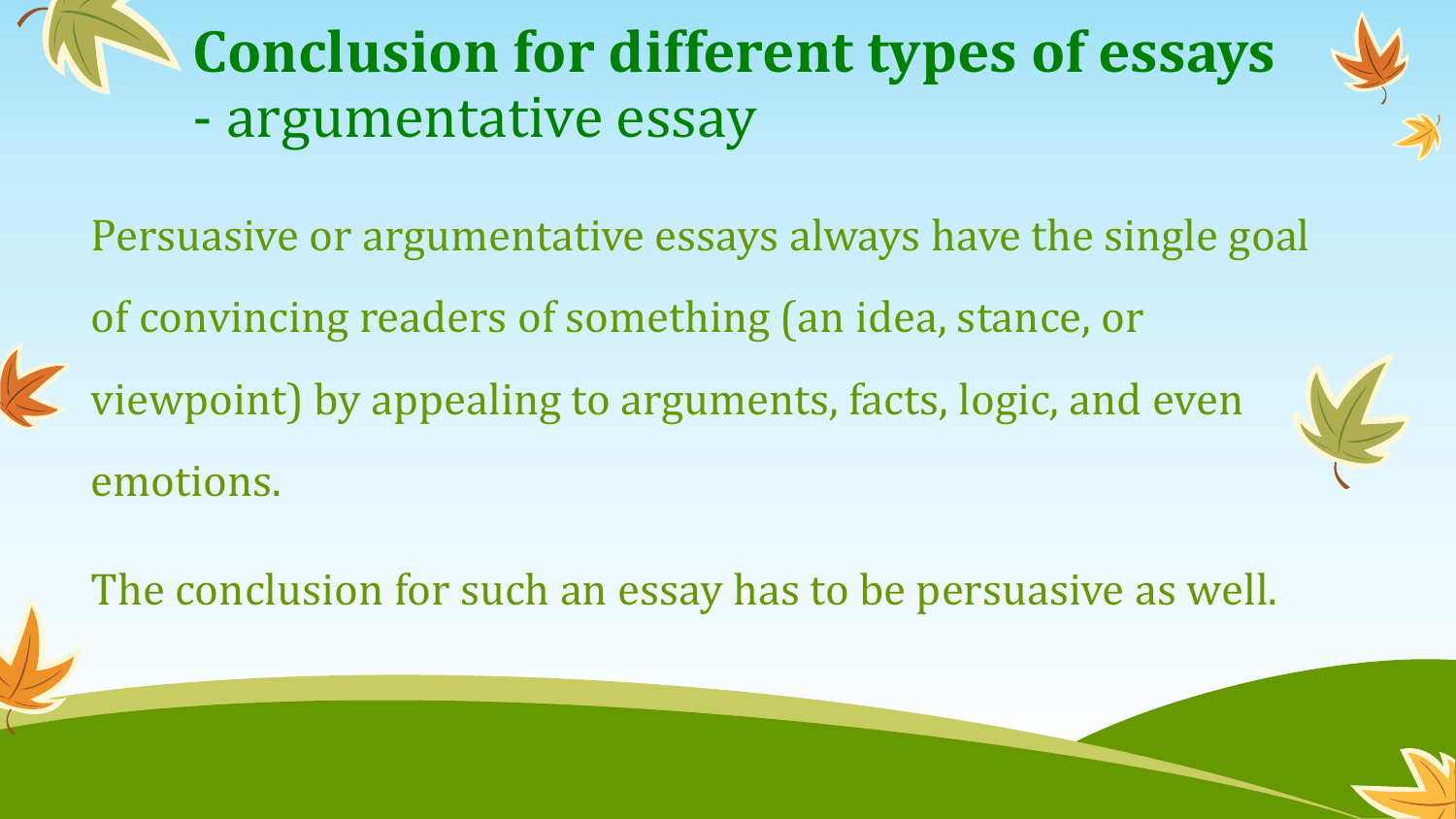**Conclusion for different types of essays** - argumentative essay's conclusion

You can illustrate a real-life scenario that proves your stance or encourages readers to take action.

Re-emphasize your ideas.

Discuss possible implications.

Don't be afraid to appeal to the reader's emotions.

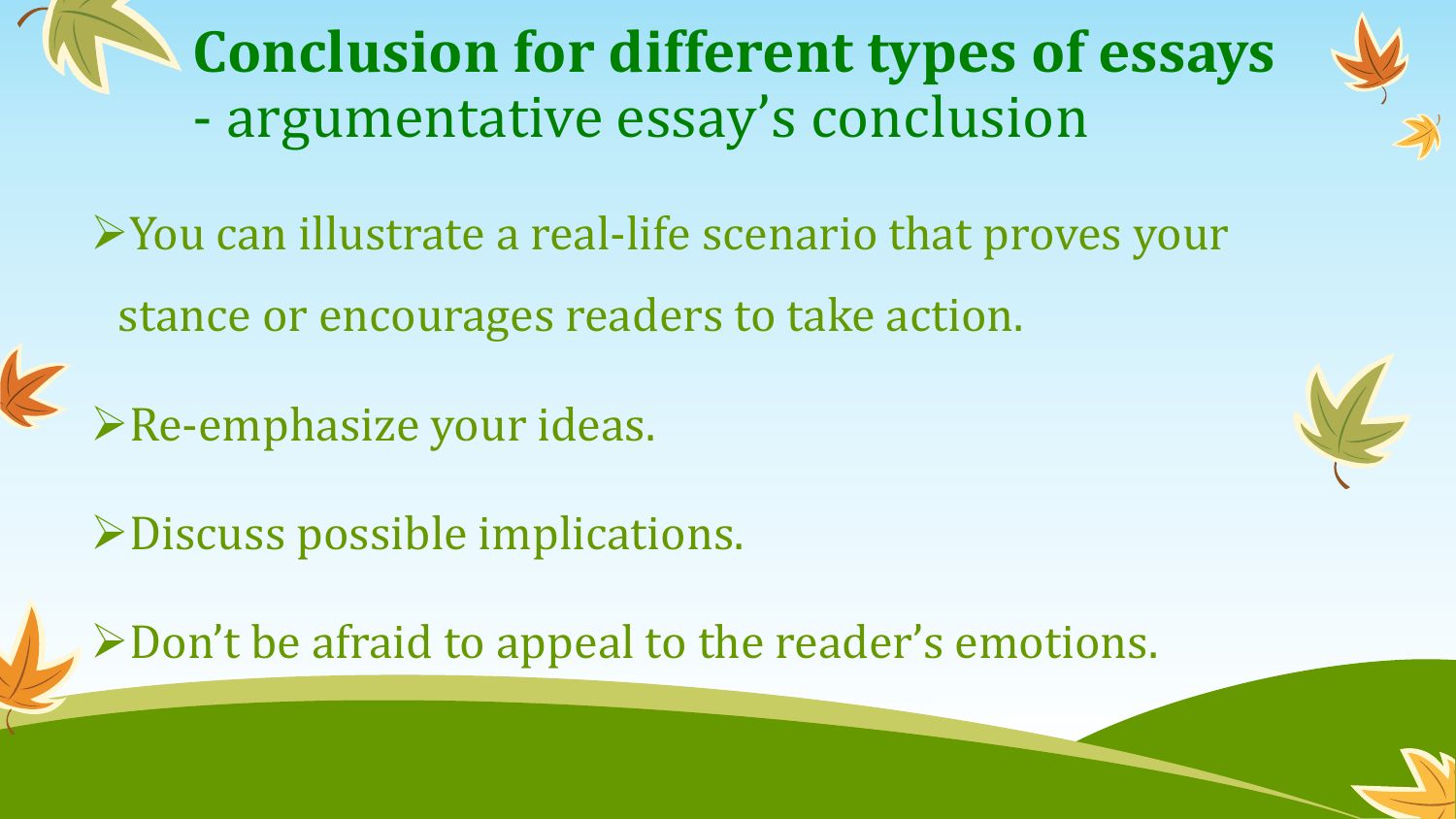**Conclusion for different types of essays** - compare & contrast essay



The purpose of a compare and contrast essay is to emphasize

the differences or similarities between two or more objects, people, phenomena, etc.



Therefore, a logical conclusion should highlight how the reviewed objects are different or similar.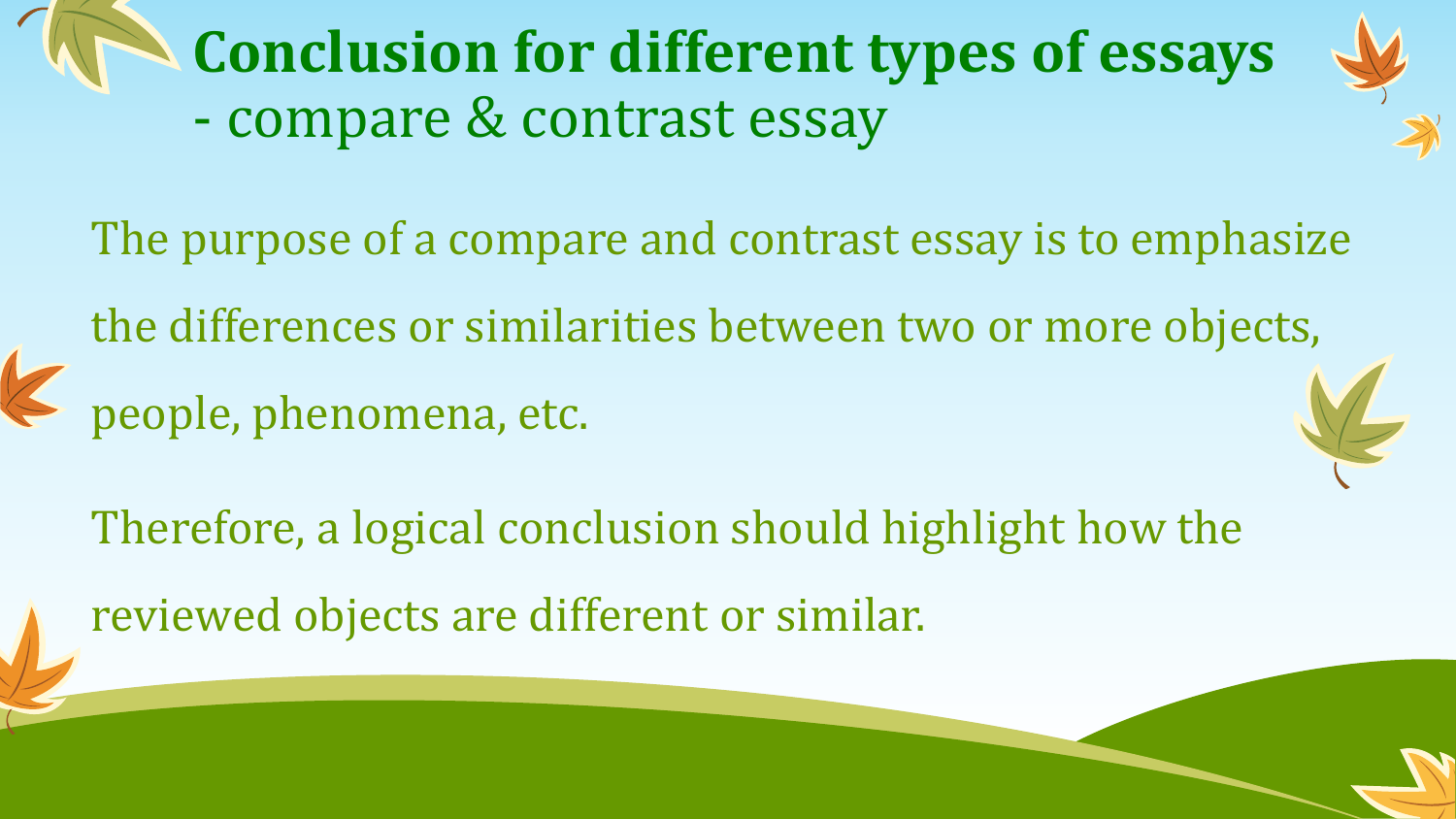**Conclusion for different types of essays** - compare & contrast essay's conclusion



For compare & contrast essay's conclusion, your conclusion

- should recall all of the key common and distinctive features discussed in the body of your essay and also give readers
	- some ideas for thought after they finish reading it.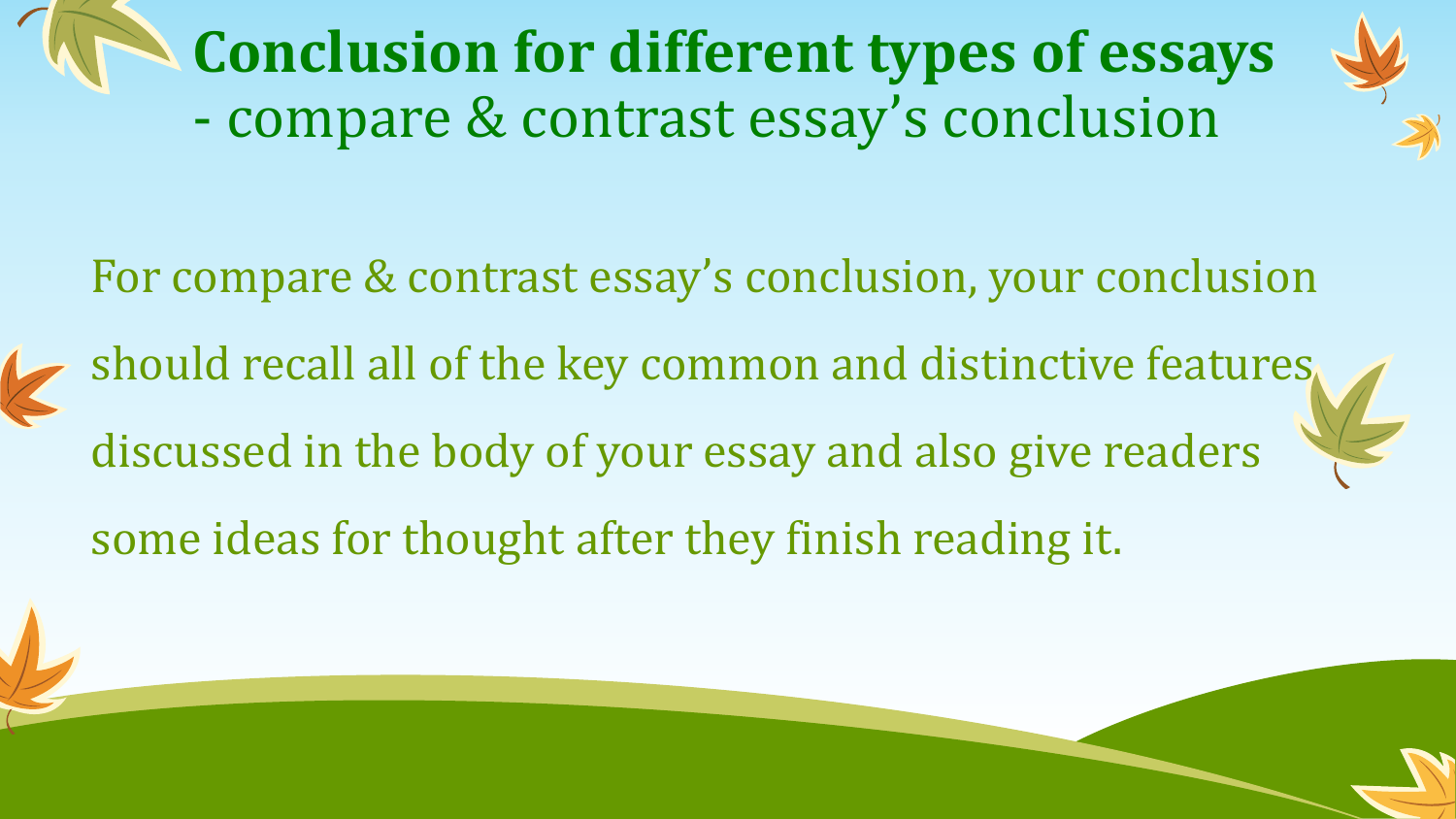

A research paper is a much longer piece of work that

requires a deeper investigation of the problem. Therefore, a conclusion for such a paper should be even more sophisticated and powerful.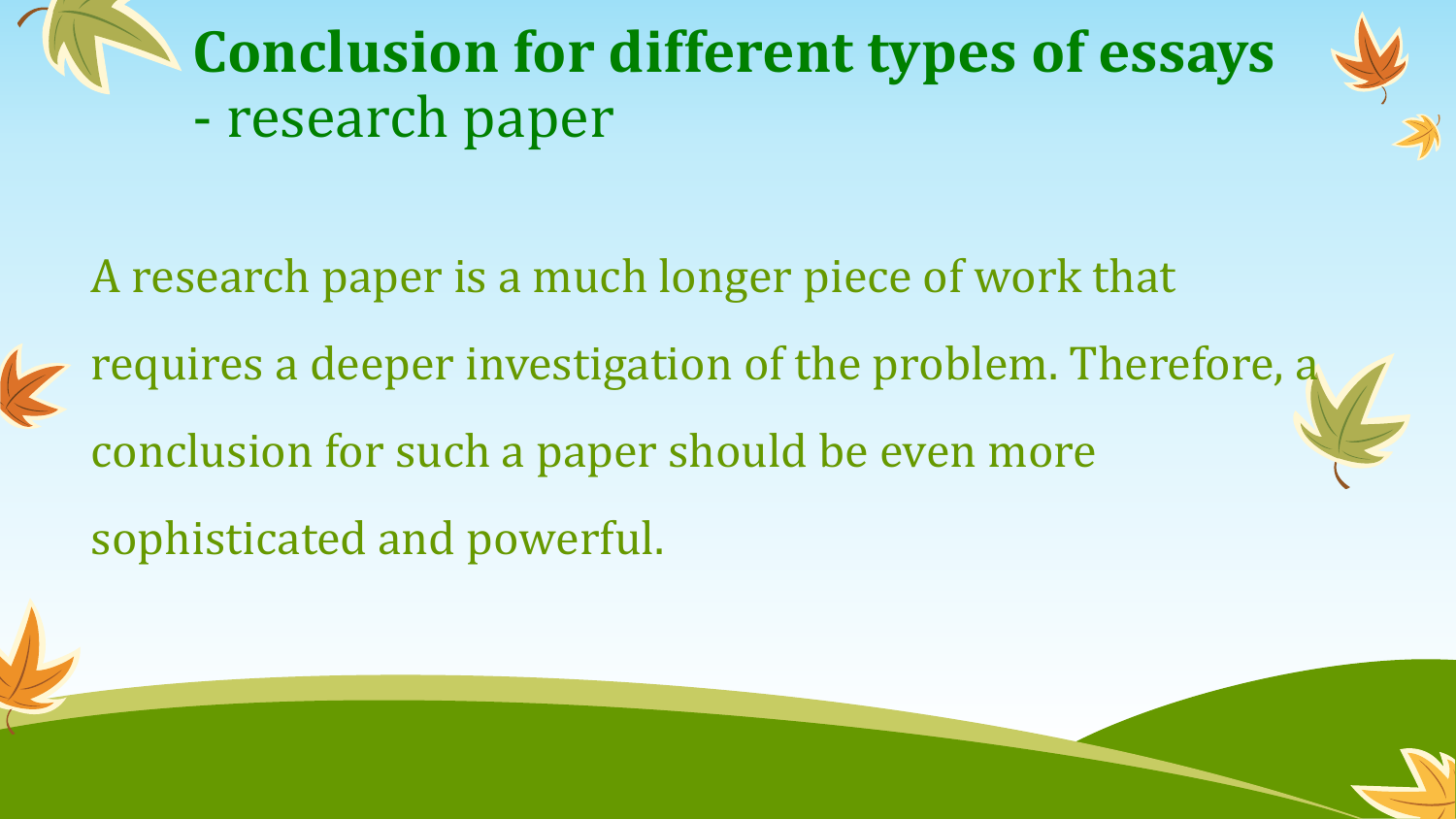**Conclusion for different types of essays** - regarding research paper's conclusion Consider the following questions:

*What is the goal of a research paper?*

*What are the possible solutions to the research question(s)?*

*How can your results be implemented in real life? (Is your research paper helpful to the community?)*

*Why is this study important and relevant?*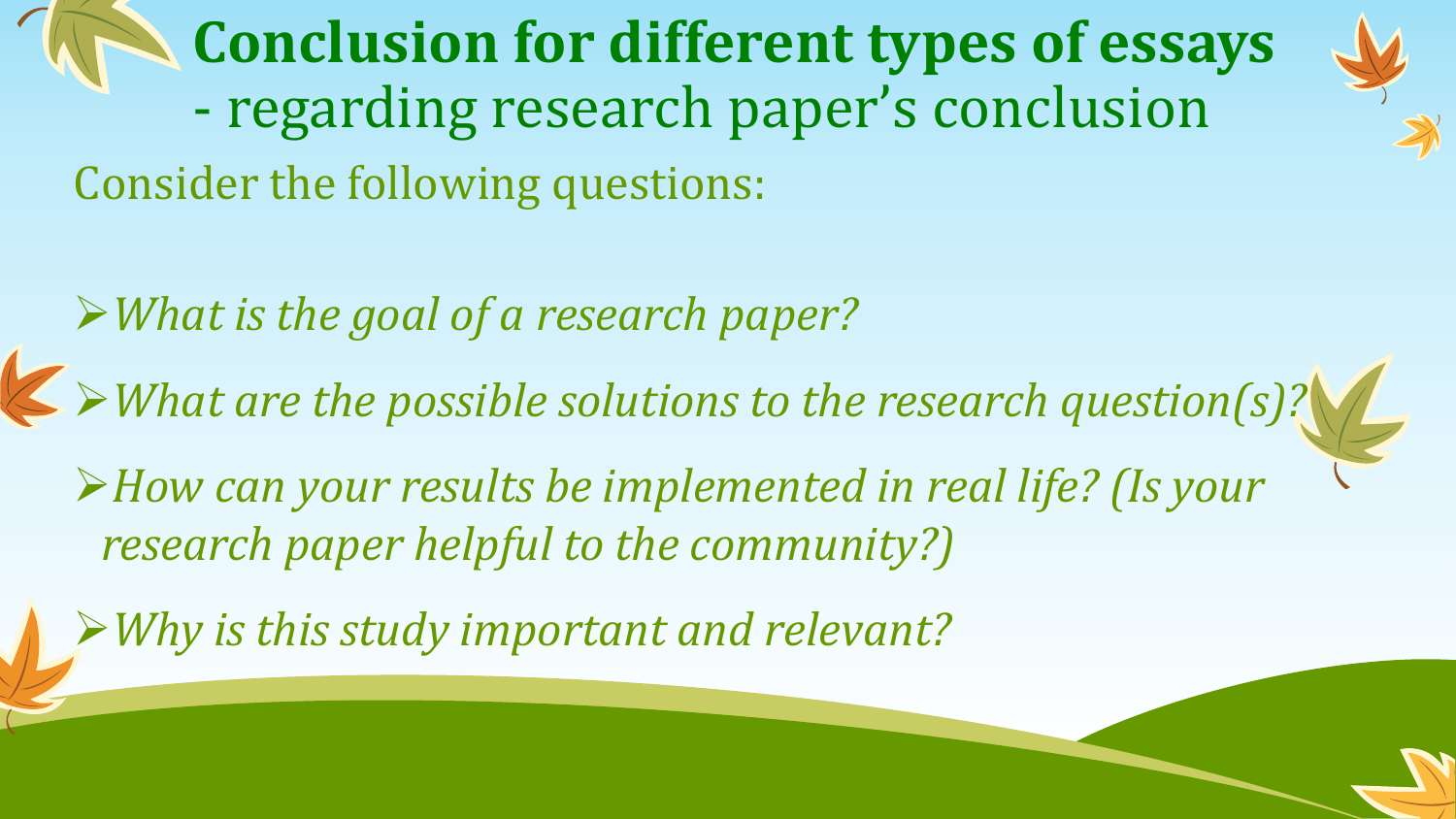### **Conclusion for different types of essays** - research paper's conclusion



#### **1. Restate the topic.**

*a quick reminder of what the topic of the piece is about. Keep it one sentence long.*

#### **2. Revisit the thesis.**

 *do not just copy and paste it from the introductory clause: paraphrase your thesis so that you deliver the same idea but with different words. Keep your paraphrased thesis narrow, specific, and topic-oriented.*

#### **3. Summarize your key ideas.**

 $\triangleright$  include a short summary of all of the key points stated in the body sections.

#### **4. Showcase the significance of your work.**

 $\triangleright$  highlight the significance of your research problem and state how your solution could be helpful.

#### **5. Make suggestions for future studies.**

 $\triangleright$  define how your findings will contribute to the development of its particular field of science. Outline the perspectives of further research and, if necessary, explain what is yet to be discovered on the topic.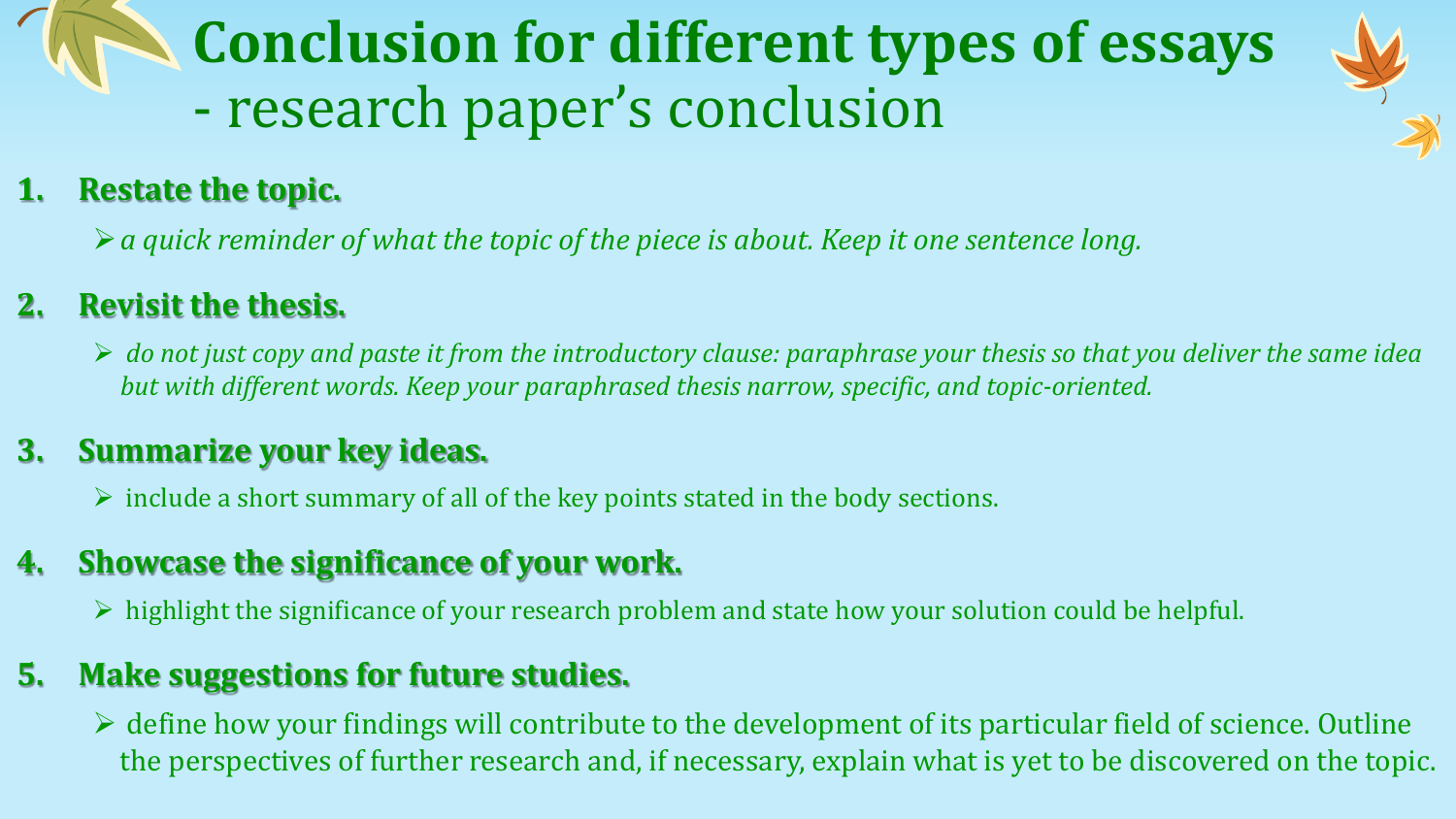

#### **Topic sentence**

 $\triangleright$  restating the thesis, in your own words that are different from the introduction paragraph, to remind your readers of the main argument.

#### **Summary of the main points**

 $\triangleright$  paraphrase the major points and arguments that you made throughout the paper. Explain the significance of the ideas and how they all connect.

#### **Appeal to the readers' emotions (optional)**

- 
- use emotional or sensory language to create a powerful, lasting image in the reader's mind.

#### **Closing sentence**

 $\triangleright$  end your paragraph with a last, powerful sentence that leaves a lasting impression, gives a sense of logical completeness, and connects readers back to the introduction of the paper.

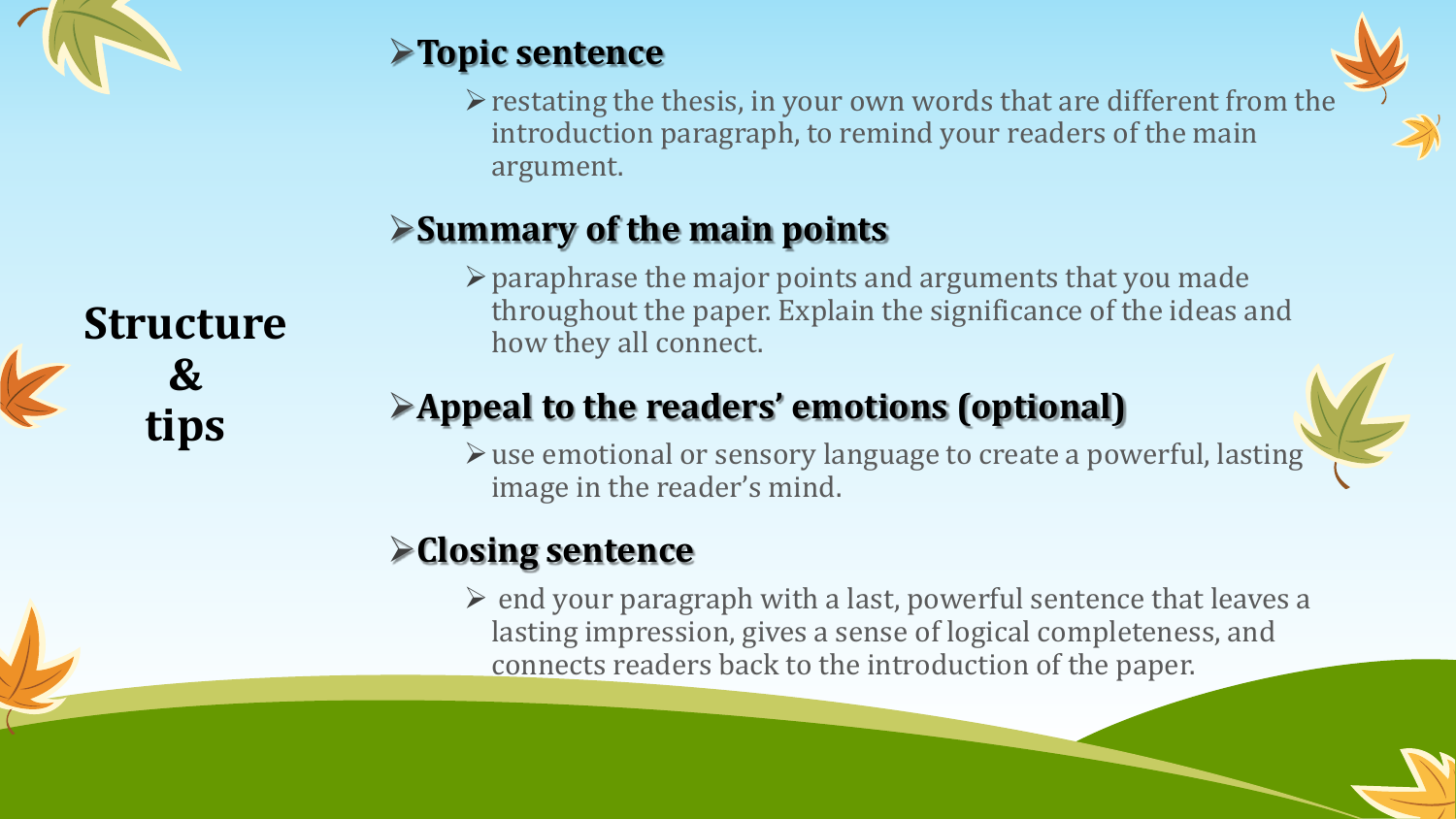

× Repeating the thesis word for word.

× Introducing a new idea or subtopic in your conclusion.



× Stating the opposite point of view.

**Concluding strategies that don't work**

- × Including evidence (quotations, statistics, etc.) that should be in the body of the paper.
- × Including extra information thought of or found but couldn't integrate into the main body.
- × One sentence conclusion (decide your conclusion's length base on the length of your paper).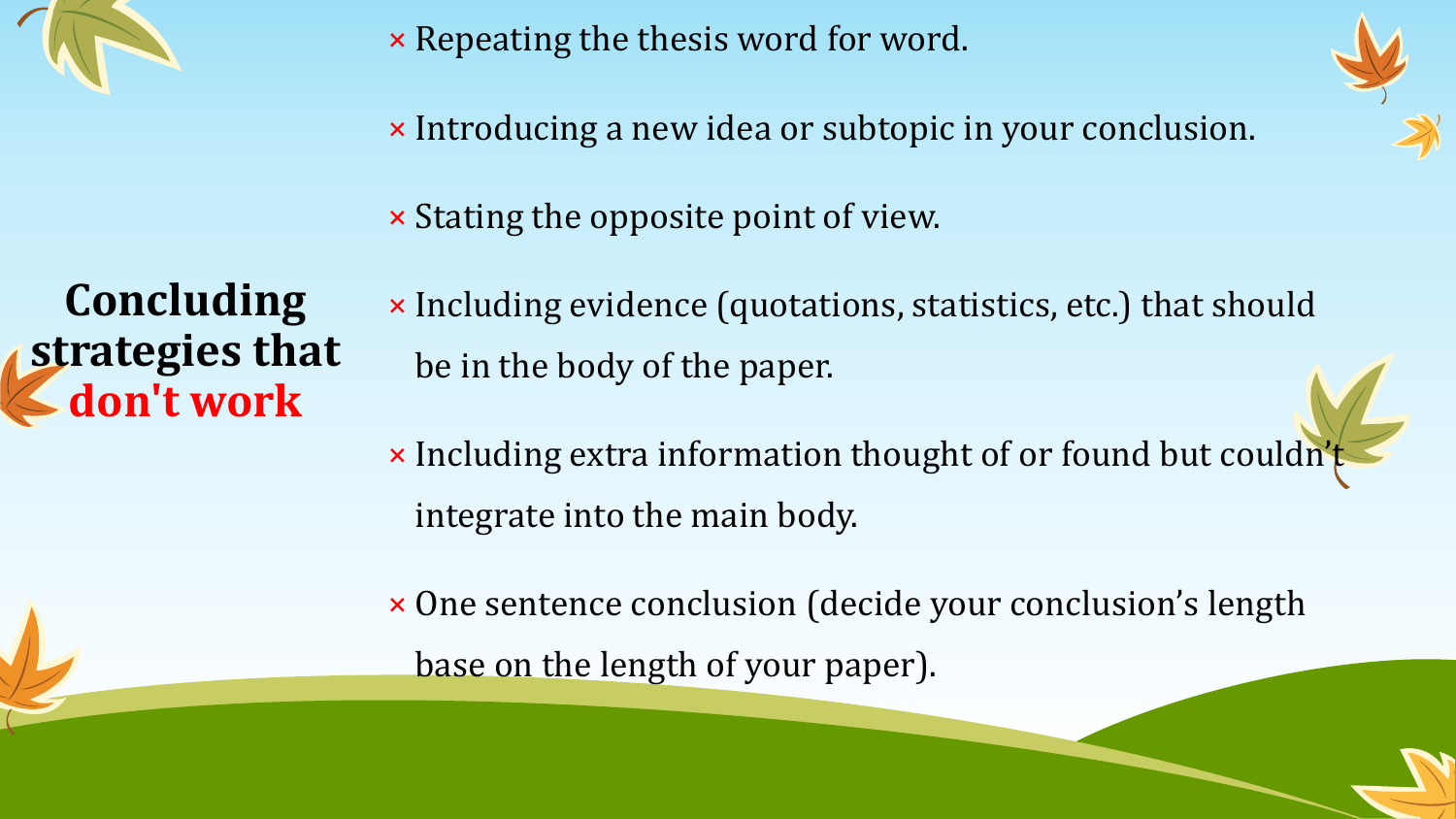

## Review & check for success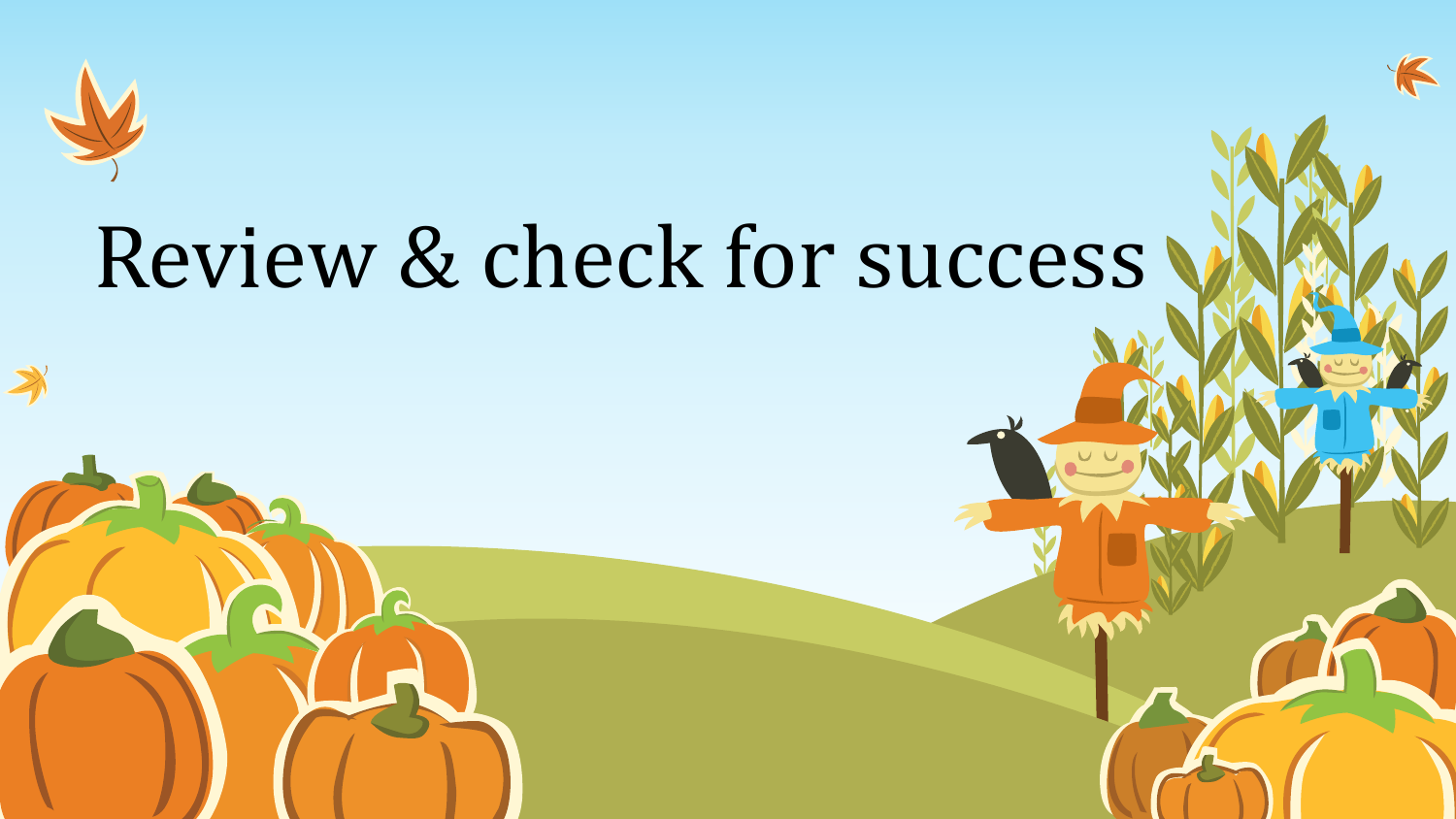If your introduction asked a question, your conclusion should answer it.

Don't use more than one quote in the final clause of your paper.

Be authoritative when writing a conclusion, be confident. *Sentences like "I'm not an expert, but…" will most likely make you seem less knowledgeable and/or credible.*

Keep your conclusion fresh, original, and creative.

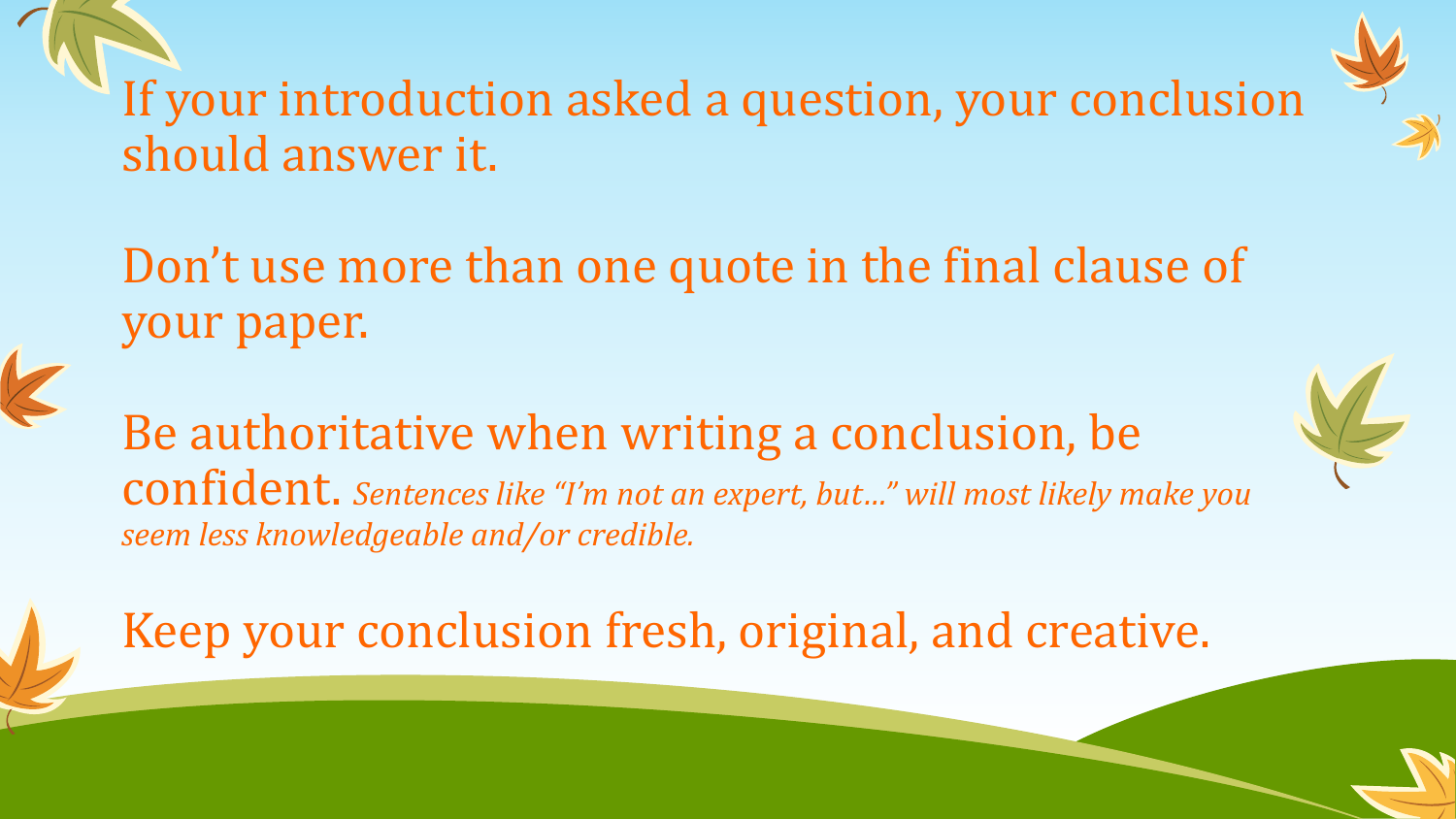Introduction and conclusion of an academic paper should both be ± 10% of the overall paper's volume.



Make sure your conclusion provide the readers with a sense of closure.

Rephrase your thesis and main points but don't copy and paste.

Check if your conclusion meet your instructor's requirements.